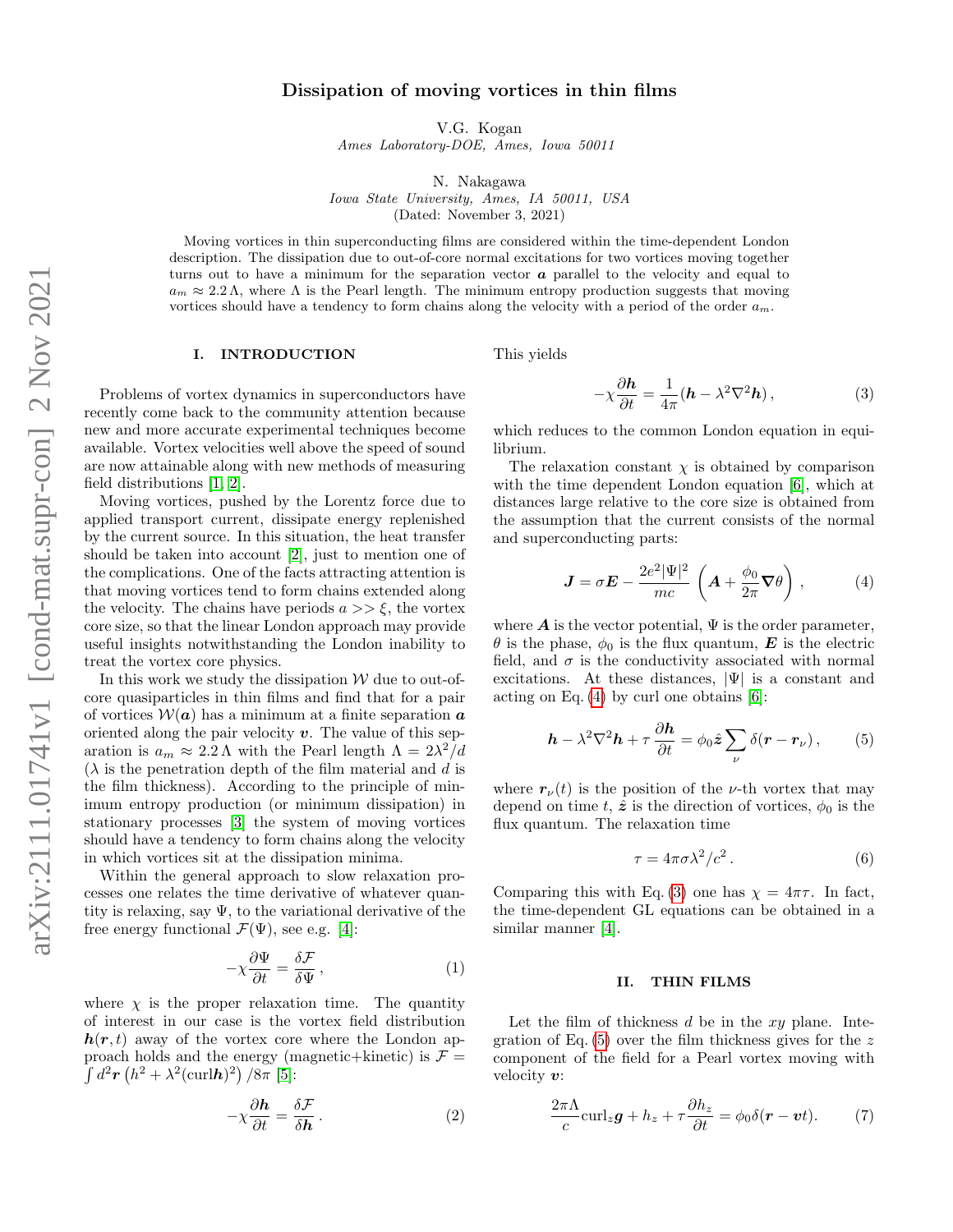Here,  $g$  is the sheet current density related to the tangential field components at the upper film face by  $2\pi g/c =$  $\hat{z} \times h$ ;  $\Lambda = 2\lambda^2/d$  is the Pearl length. With the help of  $divh = 0$  this equation is transformed to:

<span id="page-1-0"></span>
$$
h_z - \Lambda \frac{\partial h_z}{\partial z} + \tau \frac{\partial h_z}{\partial t} = \phi_0 \delta(\mathbf{r} - \mathbf{v}t). \tag{8}
$$

As was stressed by Pearl [\[5,](#page-3-4) [7\]](#page-3-6), the problem of a vortex in a thin film is reduced to that of the stray field distribution in free space subject to the boundary condition [\(8\)](#page-1-0) at the film surface. Since outside the film curl $h = \text{div} h = 0$ , one can introduce a scalar potential for the outside field:

$$
\mathbf{h} = \nabla \varphi, \qquad \nabla^2 \varphi = 0. \tag{9}
$$

The general form of the potential satisfying Laplace equation and vanishing at  $z \to \infty$  is

$$
\varphi(\mathbf{r},z) = \int \frac{d^2 \mathbf{k}}{4\pi^2} \varphi(\mathbf{k}) e^{i\mathbf{k}\cdot\mathbf{r} - kz}
$$
(10)

that is checked by direct differentiation. Here,  $k =$  $(k_x, k_y)$ ,  $\mathbf{r} = (x, y)$ , and  $\varphi(\mathbf{k})$  is the two-dimensional (2D) Fourier transform of  $\varphi(\mathbf{r}, z = 0)$ . In the lower half-space one has to replace  $z \rightarrow -z$ .

As is done in [\[6\]](#page-3-5), one applies the 2D Fourier transform to Eq. [\(8\)](#page-1-0) to obtain a linear differential equation for  $h_{z\boldsymbol{k}}(t)$ , the solution of which is:

$$
h_{z\mathbf{k}} = -k\varphi_{\mathbf{k}} = \frac{\phi_0 e^{-i\mathbf{k}\cdot\mathbf{v}t}}{1 + \Lambda k - i\mathbf{k}\cdot\mathbf{v}\tau}.
$$
 (11)

For two vortices separated by  $a$ , the right-hand side of Eqs.  $(7)$  and  $(8)$  is

$$
\phi_0 \left[ \delta(\mathbf{r} - \mathbf{v}t) + \delta(\mathbf{r} - \mathbf{a} - \mathbf{v}t) \right], \tag{12}
$$

so that we obtain for the field

$$
h_{z\mathbf{k}} = \frac{\phi_0 e^{-i\mathbf{k}\cdot\mathbf{v}t}(1 + e^{-i\mathbf{k}\cdot\mathbf{a}})}{1 + \Lambda k - i\mathbf{k}\cdot\mathbf{v}\tau}.
$$
 (13)

## III. ELECTRIC FIELD AND DISSIPATION FOR SLOW MOTION

This field is found from quasi-stationary Maxwell equations curl $\mathbf{E} = -\partial_t \mathbf{h}/c$  and div $\mathbf{E} = 0$  [\[4,](#page-3-3) [8\]](#page-3-7), which yeild in 2D Fourier space:

<span id="page-1-1"></span>
$$
E_{x\mathbf{k}} = -\frac{k_y}{k_x} E_{y\mathbf{k}} = -\frac{ik_y}{ck^2} \frac{\partial h_{z\mathbf{k}}}{\partial t} . \tag{14}
$$

For a pair of vortices separated by  $a$ , we have

<span id="page-1-2"></span>
$$
\frac{\partial h_{z\mathbf{k}}}{\partial t} = -i \frac{\phi_0(\mathbf{k} \cdot \mathbf{v}) \left(1 + e^{-i\mathbf{k} \cdot \mathbf{a}}\right)}{1 + \Lambda k - i\mathbf{k} \cdot \mathbf{v} \tau} e^{-i\mathbf{k} \cdot \mathbf{v}t} \,. \tag{15}
$$

We are interested in motion with constant velocity  $v =$  $v\hat{x}$ , so that we can evaluate the fields at  $t = 0$ , i.e. the

factor  $e^{-i\mathbf{k}\cdot\mathbf{v}t}$  can be omitted. Then, Eqs. [\(14\)](#page-1-1) and [\(15\)](#page-1-2) yield:

<span id="page-1-3"></span>
$$
E_{x\mathbf{k}} = \frac{\phi_0 v}{c} \frac{k_y k_x (1 + e^{-i\mathbf{k}a})}{k^2 (1 + \Lambda k)},
$$
  
\n
$$
E_{y\mathbf{k}} = -\frac{\phi_0 v}{c} \frac{k_x^2 (1 + e^{-i\mathbf{k}a})}{k^2 (1 + \Lambda k)}.
$$
 (16)

Since the pre-factor here contains  $v$ , in linear approximation in velocity the term  $i\mathbf{k} \cdot \mathbf{v}$  in denominators can be discarded for slow motion.

The dissipation power follows:

$$
\mathcal{W} = \sigma d \int d^2 \boldsymbol{r} E^2 = \sigma d \int \frac{d^2 \boldsymbol{k}}{4\pi^2} (|E_{x\boldsymbol{k}}|^2 + |E_{y\boldsymbol{k}}|^2)
$$

$$
= \frac{\phi_0^2 v^2 \sigma d}{2\pi^2 c^2} \int \frac{d^2 \boldsymbol{k} k_x^2 (1 + \cos k \boldsymbol{a})}{k^2 (1 + k \Lambda)^2} . \tag{17}
$$

We now go to dimensionless  $q = \Lambda k$ :

$$
\frac{W}{W_0} = \int \frac{d^2 \mathbf{q} \, q_x^2 (1 + \cos \mathbf{q} \mathbf{R})}{q^2 (1 + q)^2} = W_1 + W_2 \,, \quad (18)
$$

where  $W_0 = \phi_0^2 v^2 \sigma d/2\pi^2 c^2 \Lambda^2$  and  $\mathbf{R} = \mathbf{a}/\Lambda$ . The first contribution

$$
W_1 = \int \frac{d^2 \mathbf{q} q_x^2}{q^2 (1+q)^2} = \pi \ln \frac{1}{e \xi}
$$
 (19)

where the upper limit of the divergent integral over  $q$ is taken as  $1/\xi$  to avoid the vortex core (ξ here is the dimensionless core size). The second contribution is

$$
W_2 = \int \frac{d^2 \mathbf{q} q_x^2 \cos \mathbf{q} \mathbf{R}}{q^2 (1+q)^2}
$$
  
= 
$$
\int_0^\infty \frac{dq \, q}{(1+q)^2} \int_0^{2\pi} d\phi \cos^2 \phi \cos[qR\cos(\phi-\alpha)] \quad (20)
$$

with  $\phi$  being the azimuth of  $q$  and  $\alpha$  is the angle between  $\mathbf{R} = \mathbf{a}/\Lambda$  and X. After substitution  $\beta = \phi - \alpha$ , the angular integral takes the form

$$
\int_0^{2\pi} d\beta \cos^2(\beta + \alpha) \cos(qR \cos \beta)
$$
  
=  $2\pi \left( \frac{J_1(qR)}{qR} - J_2(qR) \cos^2 \alpha \right)$ , (21)

where  $J_{1,2}$  are Bessel functions of the first kind. The integration over  $q$  can be done analytically resulting in a cumbersome combination of Bessel and Hypergeometric functions. We avoid this by doing this integration numerically. The contours of  $\mathcal{W}_2(X, Y) = \text{const}$  are shown in Fig. [1.](#page-2-0) Note that the contours of the total dissipation  $W$  $=$  const, are in fact the same because  $W_1$  is a coordinate independent constant.

A surprising feature of this plot are the two minima at the X axis situated symmetrically relative to the origin  $(X$  is along v). One of these minima is shown in Fig. [2](#page-2-1) where the graph of  $W_2(X,0)$  is plotted to indicate the minimum position at  $X_m \approx 2.2$ . To see a clear picture of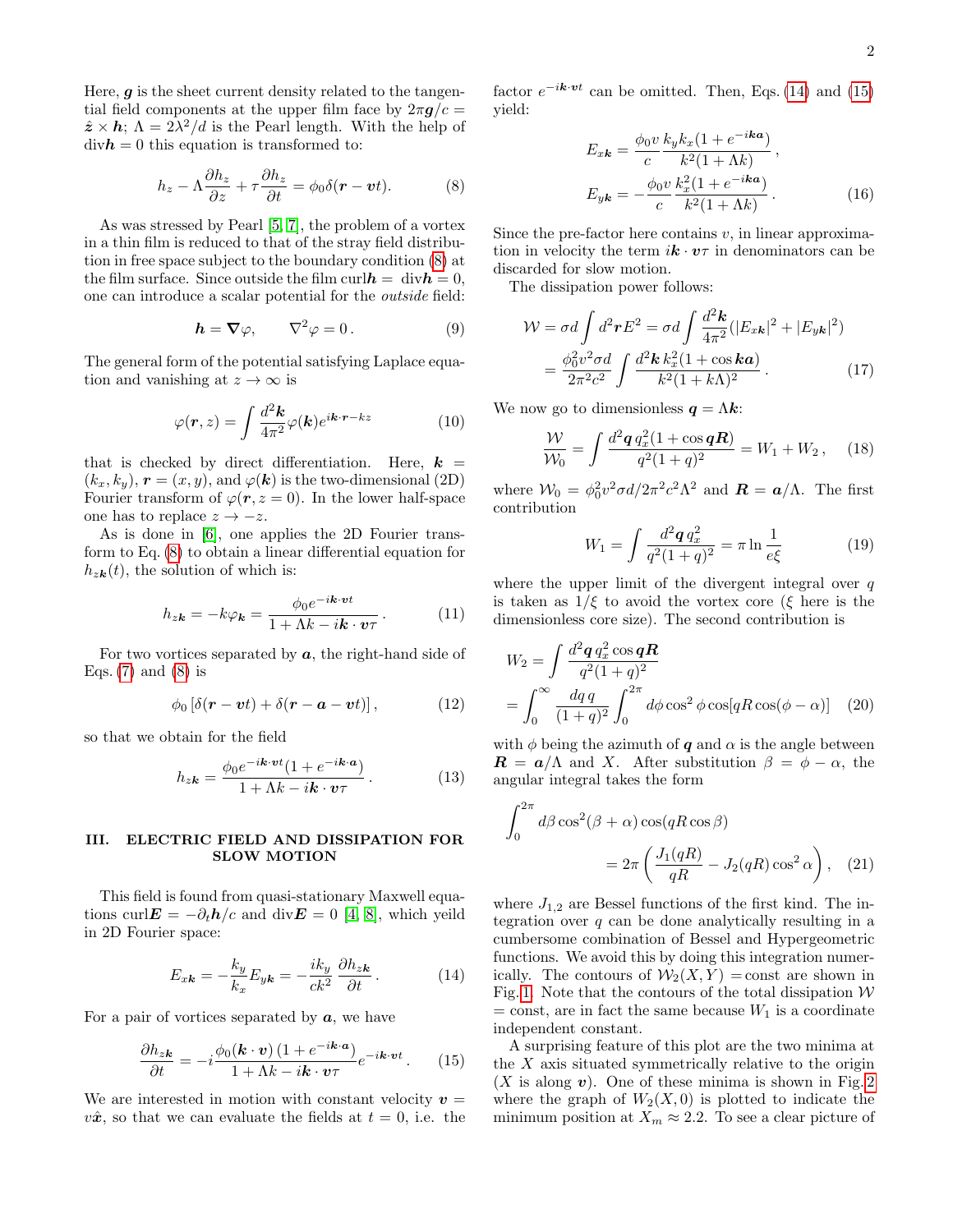

<span id="page-2-0"></span>FIG. 1. Contours of constant dissipation  $W_2(X, Y)$  for a pair of vortices, one at the origin and the other at  $(X, Y) =$  $(a_x, a_y)/\Lambda$  moving with the same velocity along the X axis.



<span id="page-2-1"></span>FIG. 2.  $W_2(X,0)$  vs X for the velocity along the X axis.  $S = 0.1$ , X is in units of  $\Lambda$ .

the dissipation  $W(a) = W_2(a) + \text{const}$ , we also show the 3D version of the same result in Fig. [3.](#page-2-2)

For an arbitrary velocity, one has to keep the term  $ik_xv\tau$  in denominators of electric field components [\(16\)](#page-1-3). One then obtains

<span id="page-2-3"></span>
$$
\frac{\mathcal{W}}{\mathcal{W}_0} = \int \frac{d^2 \mathbf{q} \, q_x^2 (1 + \cos \mathbf{q} \mathbf{R})}{q^2 [(1+q)^2 + q_x^2 S^2]} \,. \tag{22}
$$

The dimensionless parameter

<span id="page-2-5"></span>
$$
S = v \frac{2\pi\sigma d}{c^2} \tag{23}
$$

is small even for vortex velocities exceeding the speed of sound presently attainable [\[1,](#page-3-0) [2\]](#page-3-1) if one takes for the estimate the conductivity  $\sigma$  of normal quasi-particles as equal to the normal state conductivity. Unfortunately, there is not much experimental information about the T dependence of  $\sigma$ . Theoretically, this question is still debated, e.g. Ref. [\[9\]](#page-3-8) discusses possible strong enhancement of  $\sigma$  due to inelastic scattering.

We employ the Fast Fourier Transform to evaluate the integral [\(22\)](#page-2-3). The position  $X_m$  of the minimum of



FIG. 3. 3D plot of  $W_2(X, Y)$  for the velocity along the X axis.  $(X, Y) = (a_x, a_y) / \Lambda$ .

<span id="page-2-2"></span>

<span id="page-2-4"></span>FIG. 4. The minimum position  $X_m$  vs  $S$ .

 $W(X, 0)$  for each S was obtained from the contour plot similar to Fig. [1,](#page-2-0) which was sliced out of the 2D map obtained from the cosine term of Eq. [\(22\)](#page-2-3) via 2D FFT. The result is shown in Fig. [4.](#page-2-4) Hence, for  $S < 0.2$ , which is the domain of our interest, the minimum is practically in the same place at  $X_m = x_m/\Lambda \approx 2.2$ .

#### IV. DISCUSSION

Hence, the dissipation  $W$  of two vortices separated by  $\mathbf{R} = (X, Y)$  depends on the pair orientation relative to the velocity  $\hat{v}$  and on the pair size R. The numerically evaluated dissipation  $W(X, Y)$  is shown in Fig. [3.](#page-2-2) The dissipation power has a minimum if the pair is oriented parallel to  $v$  and the vortices are separated by  $a_m =$  $R_m \Lambda \approx 2.2 \Lambda$ .

The physical reason for this minimum can be traced to the magnetic structure of a single moving vortex. It was shown in [\[6,](#page-3-5) [10\]](#page-3-9) that the magnetic field is depleted in front of the moving vortex and enhanced behind it due to induced currents of normal excitations. If two vortices move so that one follows the other and  $\boldsymbol{a} \parallel \boldsymbol{v}$ ,